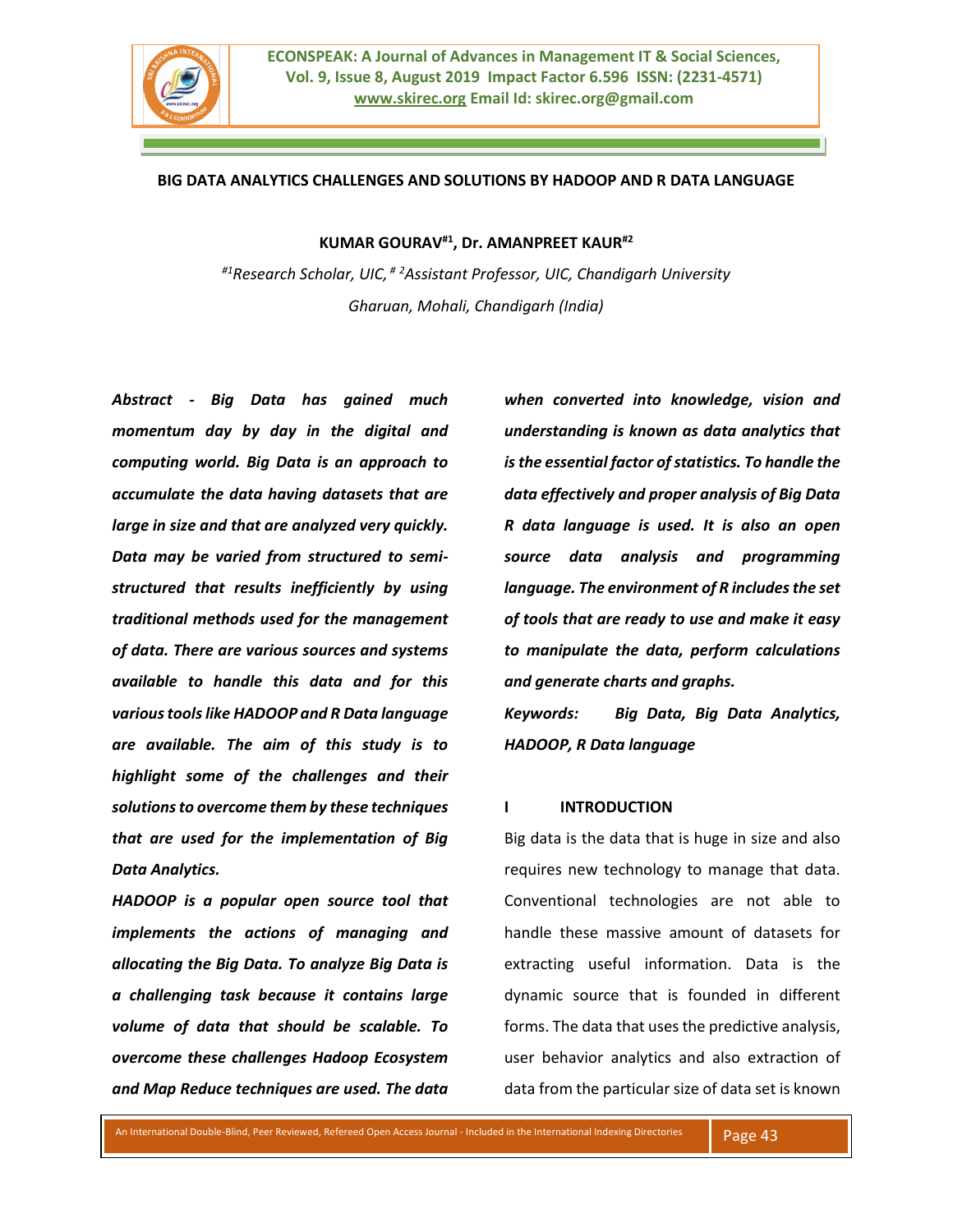

as Big Data. Data sets increases frequently while gathering information-sensing Internet of Things (IoT) devices like wireless network sensors, software logs, identifying radio frequency readers, cameras microphones and mobile devices. There is rapid growth in the use of mobile phones and due to this usage huge amount of data is generated every second that is unable to be managed by using the conventional technologies. Now these days' big data is used in almost every field all over the world. Most commonly used areas are Social Networking Sites, Search Engines, Healthcare, Information Technologies and Stock Exchange. Due to its reliability it improves businesses and also creates long-term opportunities in each and every field.

# **Characteristics of Big Data**

The following are the Characteristics of Big Data:

- **Volume**: The mass amount of data created within an organization. It is generated at uncertain rate ranging from petabytes to zeta bytes.
- **Variety**: The data that is created by individuals or by machines are in many forms, types and from various sources. Here the complexity of the data is also defined. The varied data may be structured, semistructured and unstructured.
- **Velocity**: The speed of the data in which it is produced, processed and analyzed.
- **Veracity**: It Consist of the data that is uncertain and untrusted and generated by some hindered sources.
- **Visualization:** The important part is to represent this large data. Charts and graphs, complex spreadsheets and formulas are used to display the data.
- **Validity:** Accuracy and Correctness of data can be used.

#### **Big Data Analytics**

Peter Sondergaard said that "In 21st Century Information is the Oil and Analytics is the Combustion Engine." Big Data Analytics is the measure of transforming, observing and understanding the data with the objective of analyzing meaningful information, finding the proper result and taking the right decisions. Data and its analytics is the major part of the digital revolution. It is the combination of data mining and decision making. This technique is used in all sectors for increasing productivity and revenue in less and effective cost. The data is archived and produced by the individuals can be utilized in proper way only if it is analyzed properly. By the way of explanation, without using the proper analytics on the data, the data is just a resource but not an appropriate resource. This technique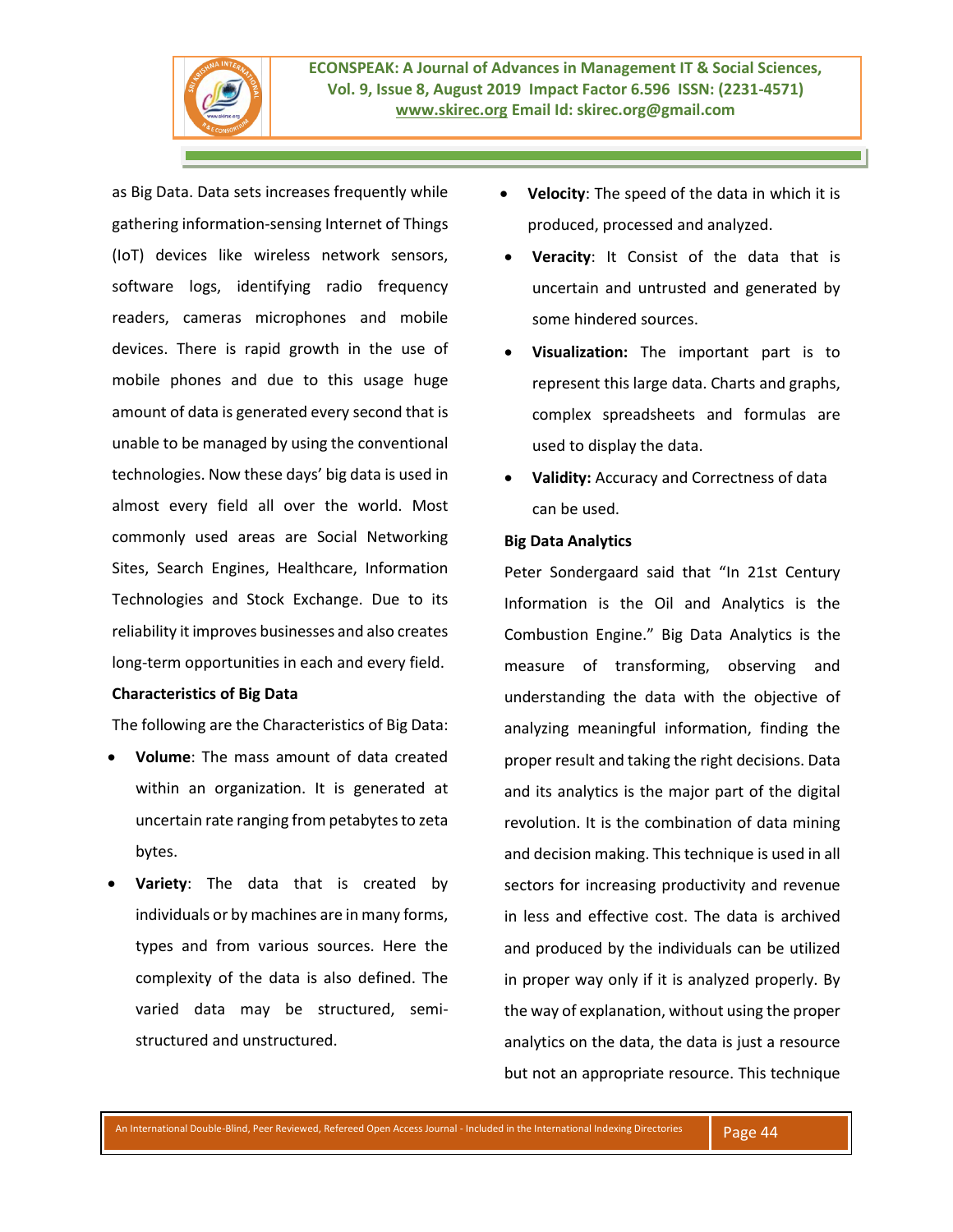

checks this big amount of data to discover the hidden patterns, correlations and other insights. It also helps to analyze the data and get solutions. The information that is stored within the data identifies the data that is useful for decision making.

After the collection of data the process of analyzing of data is started. For analyzing of data various types of analytics are used for various types of data. The following are the different types of analytics that are performed on data.

- **Descriptive Analytics:** This technique is used to convert the big data to small bytes. It sorts the application and then generates various metrics that includes the monitoring of data in various process or multiple process. Emails are used for monitoring the results. It is the most commonly used technique and preferred by number of organizations.
- **Predictive Analytics:** It is the technique that deals with the statistical modeling and also estimate the future possibilities. There are various factors used for establishing new statistical methods that deals with the big data like traditional statistical methods through which a small sample is taken into consideration and then result is correlated for the significance of a particular relationship. Computational efficiency

method is used in which small samples that do not scale up to data and the distinctive feature that inherent the big data heterogeneity, correlations between data and noise accumulation

- **Prescriptive Analytics:** This technique is also known as a suggestion tool and used to resolve the cause-effect relationship between analytic results and optimization policies. It's result based on the feedback provided by predictive analytic models.
- **Diagnostic Analytics:** This technique is used to study the earlier knowledge and provides the reason how, what and why happened regarding the data. It is also used to discover the hidden patterns that helps to analyze the various elements that effects either directly or indirectly. This technique is frequently used in social media.

#### **II LITERATURE REVIEW**

According to Villars. R. L., 2011 Big Data is the information examination strategy that empowers the ongoing advances in advances that supports capturing of high-speed information, analysis of data and storage of data. Information sources reach out past the conventional corporate database to mobile phones data, e-mails and sensor-created data where the information is not limited to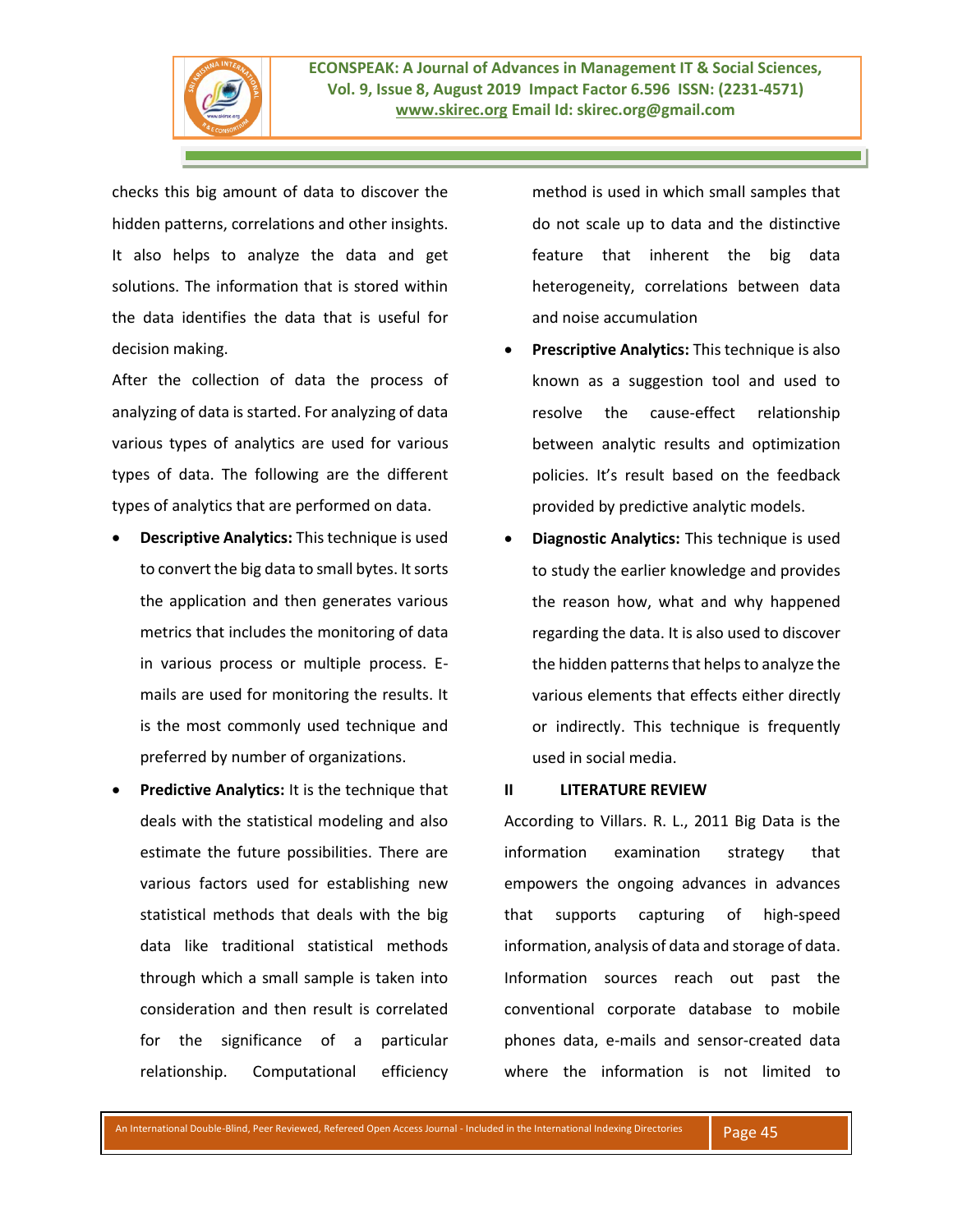

organized database records but also to the unstructured information having no standard arranging.

Russom. P., 2011 clarified that big data investigates huge volumes of information that find the different actualities. Consequently, big data analytics is the progressed scientific system that is connected on huge informational indexes and uncovers and use business change.

Kubick. W.R, 2012 explained that big data has been applied to the datasets that develops so huge that they become cumbersome to work with utilizing conventional database the board frameworks. They are informational indexes whose size is past the capacity of generally utilized programming instruments and capacity frameworks to catch, store, oversee, just as procedure the information inside a middle of the road slipped by time.

According to Sutherland and Shan, 2014 big data is particularly depends on volume, speed and variety.

Adams. M.N., 2010 clarified the data analytics is the way toward applying set of calculations to examine sets of information and concentrate helpful and obscure the various patterns, connections and data.

As indicated by Song. Z. furthermore, Kusiak. A., 2009 big data analytics is utilized to extricate beforehand obscure, valuable and patterns of data from huge datasets just as to recognize connections among different put away factors. Henceforth, it significantly affected innovations and research then it became an advantage for the decision makers to learn from past information.

Bains. J.K., 2016 explained that information gathered put away and broke down in monstrous measures of information which is alluded as big data and analysis of that information is known as big data analytics.

As per Nada Elgendy, Ahmed Elragal, 2014 big data size range from couple of dozen terabyte to numerous petabytes in a solitary data sets. There are numerous challenges like to catch information, to analyze data, to store data, to share data and to visualize the data. There is a requirement for apply progressed expository methods on big data and this is the place where big data analytics makes the difference. The examination procedure is utilized to get past obscure, helpful shrouded designs, to remove valuable obscure connections.

P Harshawardhan, et. al, 2014 stated that Hadoop has dispersed handling power at a surprisingly minimal effort, making it a compelling supplement to a conventional endeavor information framework.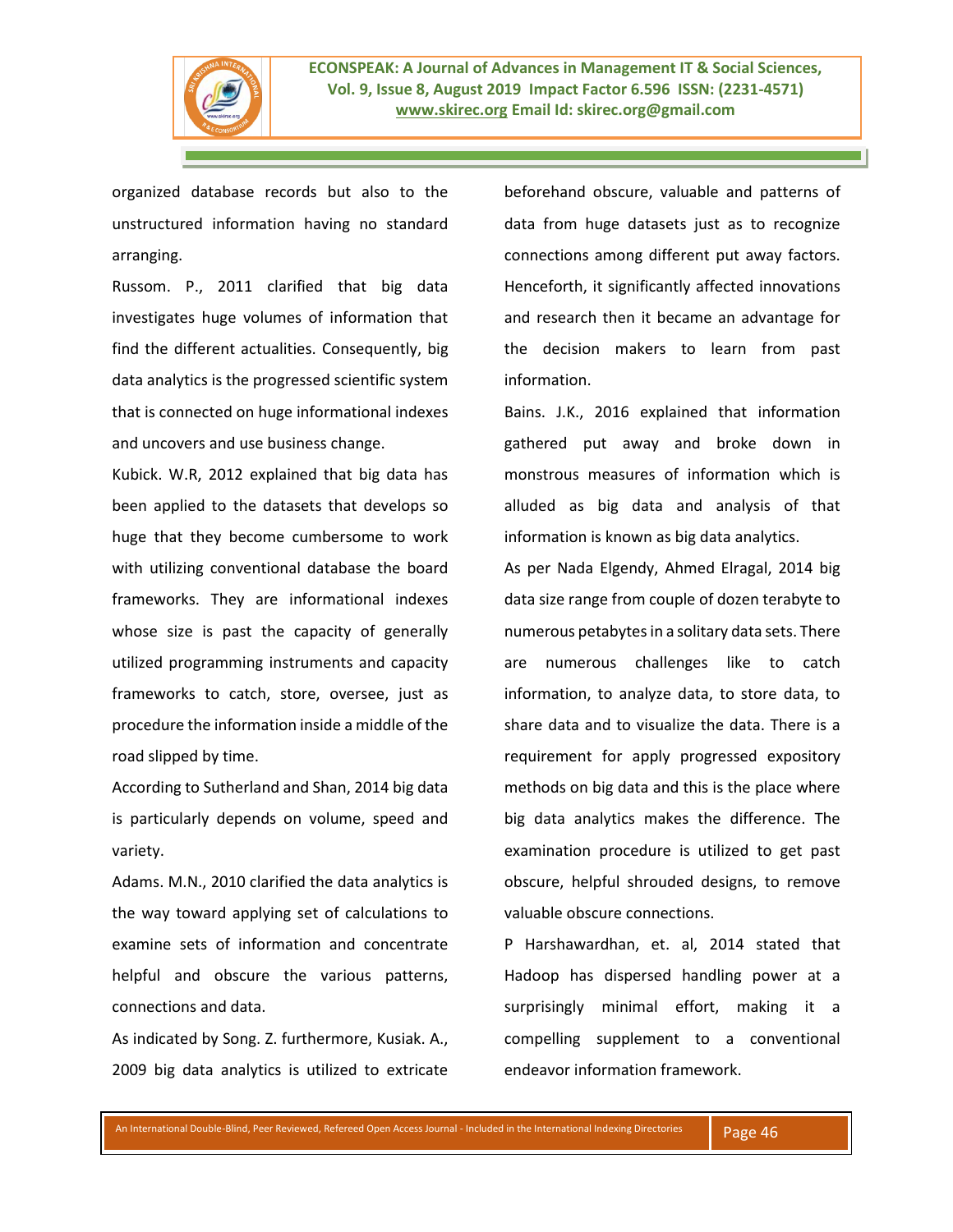

K. Shvachko, et. al, 2010 additionally featured that how big data is sorted out in present day disseminated file system explicitly the Hadoop Distributed File System (HDFS).

J. Dean and S. Ghemawat, 2008 explained that that how big data is prepared utilizing the MapReduce computational system.

J. Stanton, 2013 also highlighted that R data language is extremely helpful for analysis of big data as most of the big data is the collection of data in the form of text. It is efficient and effective language for data science. There are two modules of R that makes R to be an efficient data language. This combination is useful to use many methods of data science.

**III TOOLS USED FOR BIG DATA ANALYTICS** There is rapid increase in the research and development in big data technologies. It includes various tools like computational frameworks, deployment strategies, algorithms, analytic platforms and additional services that makes a powerful big data ecosystem. The techniques that are used for analyzing big data have various approaches that are optimized for data-specific and domain-specific datasets. There are number of open source big data analytics tools are available. Here are some important big data tools.

#### **HADOOP**

It is an open-source software that is developed by using Java language and it can work with a block of data sets. Distributed storage processing is used for the big data sets and also the Map reduce programming model is used that is made up of clusters of computers. The Hadoop distributed file system (HDFS) contains the storage part in the core of apache Hadoop. It distributes the data into large blocks and then bundles the data so that it can process to large volume of data with different structures.

## **HADOOP Architecture**

Hadoop architecture that provides an operating system level abstractions and the file system. It also allows the users to use Mapreduce Engine and a Hadoop Distributed File System (HDFS). Hadoop file system gives a name to the rack and its location where the node exists for effective scheduling. This information is then used by the Hadoop application to run the code on the node in which the data exists and then unable to uses the same rack where the data exists and results the reduction of backbone traffic. The same process is also used in Hadoop distributed file system (HDFS) to repeat the data in different racks and also to reduce the impact of rack power outage. Multiple worker nodes and single master nodes are used in the small Hadoop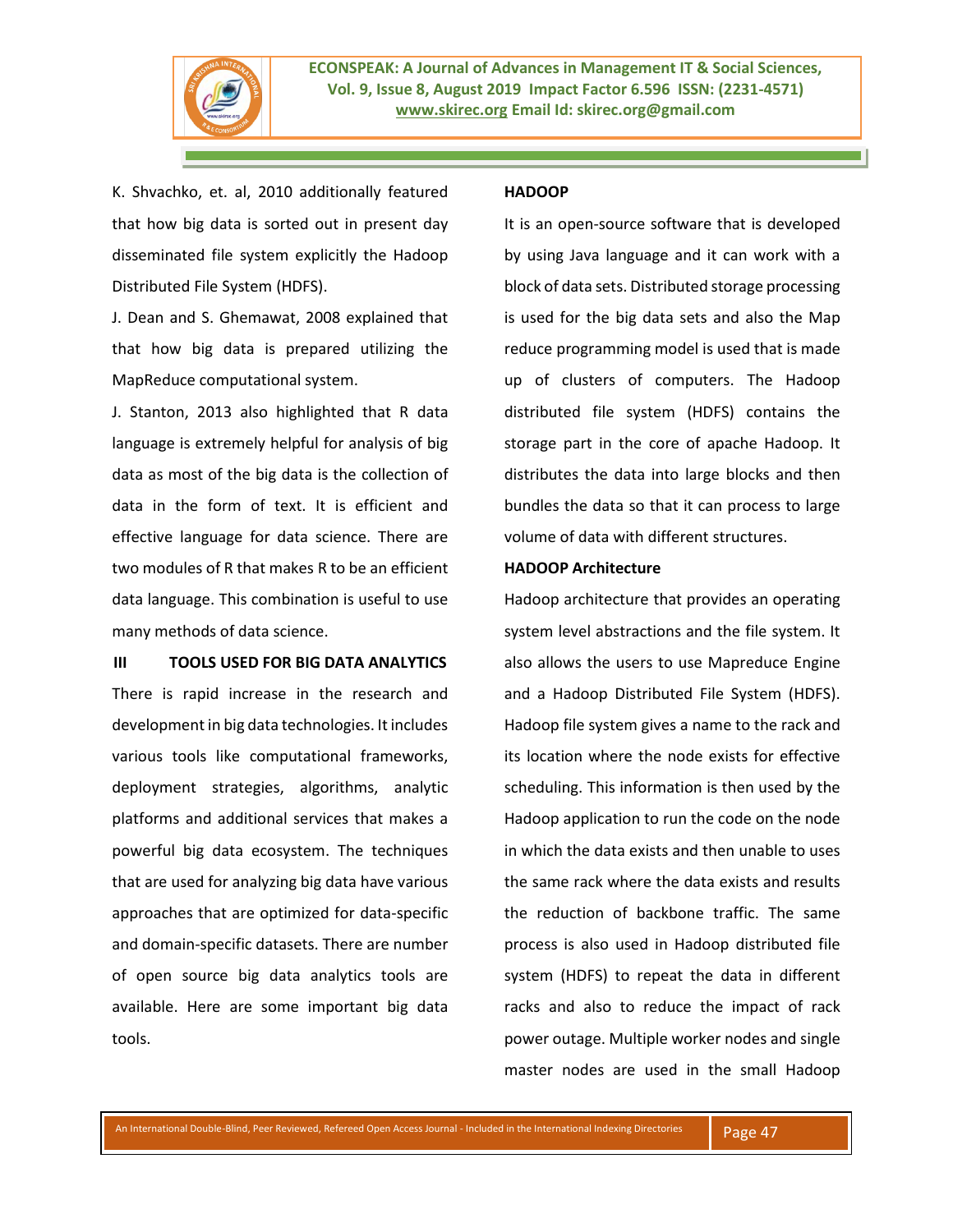

cluster. Data, Job tracker, Task tracker and the name node are the parts of master node.

# **HADOOP DISTRIBUTED FILE SYSTEM**

Hadoop Distributed File System (HDFS) is the distributed file system that is suitable with very large scale bandwidth. It uses Java application programming interface and also the various shell commands to store the data. Hadoop uses single name node and also the cluster of data nodes that are related with the redundancy options. Every data node is served by the block protocol that is related to HDFS. It uses the TCP/IP sockets for communication purpose and for the communication of clients with each other. Remote procedure calls (RPC) is used. Files are maintained from gigabytes to terabytes.it does not requires the redundant array of independent risks like other file system requires for the data to be stored on hosts because data is replicated on the multiple hosts.

# **Challenges in Big Data**

Big Data is a huge collection of structured and unstructured data therefore it is a challenge to manage the data by using conventional database and software techniques. There are various challenges like capturing of data, analyzing data, sharing of data, searching a particular data, to store data, transfer of data, visualization and privacy of data. According to Akerkar and Zicari,

2014 on the basis of data life cycle the main challenges of Big Data are divided into three main categories:

- **Data Challenge:** This challenge is related to the characteristics of the big data like volume, variety, velocity, veracity, volatility, quality and discovery.
- **Process Challenge:** This challenge is related to series of techniques like how data is to be captured, how data is to be integrated, how data is to be transformed, how the perfect model is to be selected for the analysis and how the results are to be provided.
- **Management Challenge:** This challenge is associated with the data privacy, data security, data governance, garbage mining and various ethical aspects related to data.

## **Solutions Using Hadoop**

The following are the solutions to the above mentioned challenges:

## **HADOOP Ecosystem**

Hadoop Ecosystem is also known as Apache Hadoop Ecosystem that enables the approaches of the MapReduce paradigm at distant conditions and also gives the end-to-end solutions to the various problems. It is vast in nature and grown rapidly due to the contribution of different organizations to this open source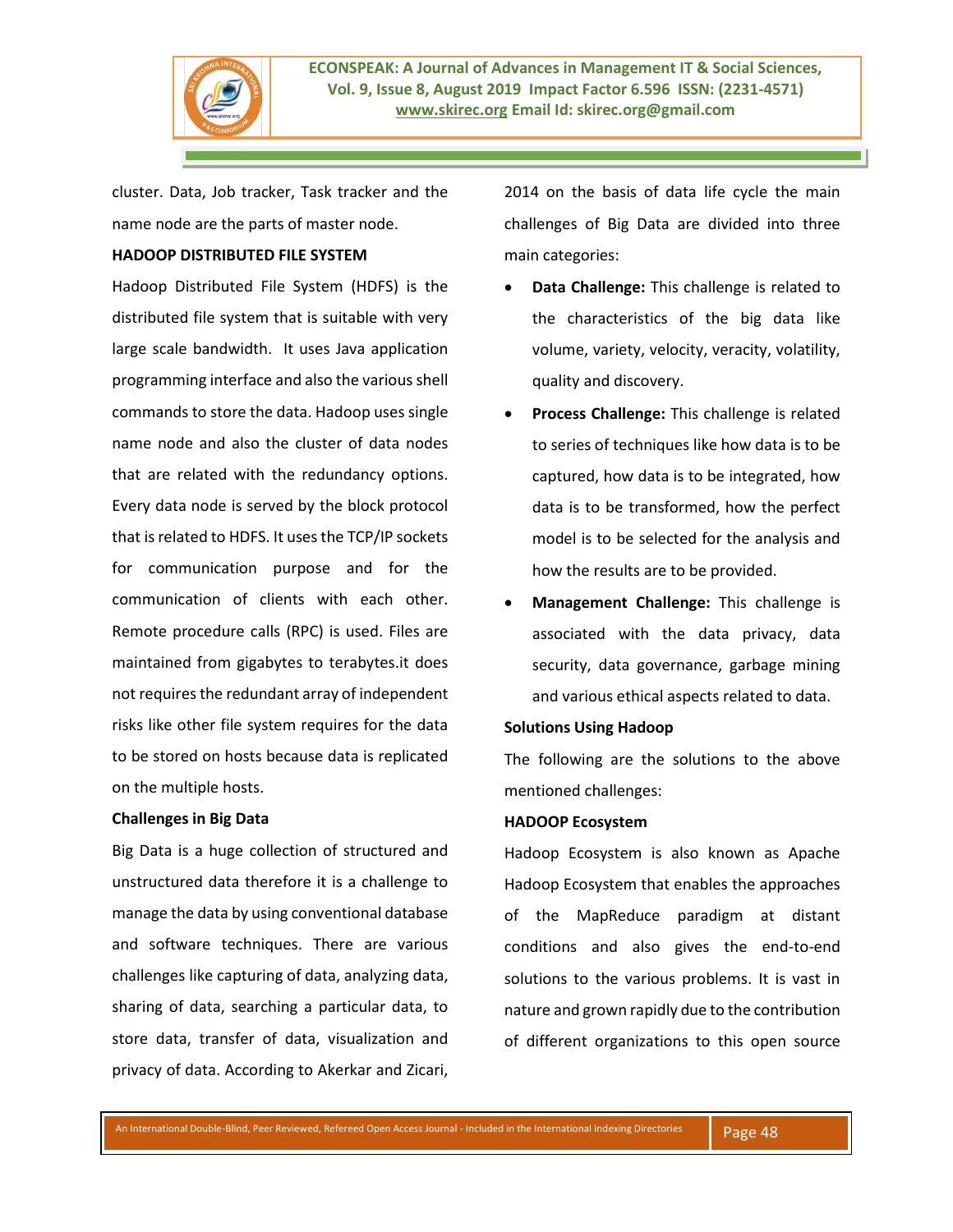

initiative. The Apache Hadoop Ecosystem consists of the following:

- **Hbase**: It is an open source distributed management system that is based on the BigTable by Google. It allows the users to read or write data directly from Hadoop distributed file system. It always runs on the top of Hadoop distributed file system (HDFS). As it does not supports Structured Query Language (SQL) therefore it is also known as NOSQL database. By default it depends on the instance of ZooKeeper.
- **ZooKeeper**: It is the service that contains two nodes, master node and slave node to store the configuration information and also maintains coordination among various nodes.
- **HCatalog:** It is used to store the metadata and then generates the tables for massive amount of data. It is always on the top of Apache Hadoop Ecosystem and helps all the software's to run effectively and store their schemas in Hadoop distributed file system (HDFS).
- **Hive**: It is a platform in the Hadoop Ecosystem that provides data warehouse capabilities and creates its own query language that is known as HiveQL that is compiled by using MapReduce and then

implements user-defined functions. It is based on following data structures: Tables that are related to Hadoop distributed file system (HDFS) directories, Partitions in which these directories are distributed are known as Buckets.

- **Pig**: It the framework that develops a highlevel scripting language known as Pig Latin. This generated language is used to execute the MapReduce on Hadoop framework. It have better potential data format than Hive. It also have their own data type and map that are used to represents the semi structured data including JavaScript Object Notation (JSON) and extensible Markup Language (XML).
- **Mahout:** It is also an open source library that is used for machine learning and data mining. It is categorized into four main groups they are Clustering, Collective Filtering, Categorization and Mining of the Parallel Patterns. The library of Mahout is belongs to the group that can be optimized to execute the MapReduce framework over Hadoop distributed file system (HDFS).
- **Oozie:** In Hadoop Ecosystem the flow of various jobs are managed, coordinated and then executed at this level. It is also integrated with other Apache Hadoop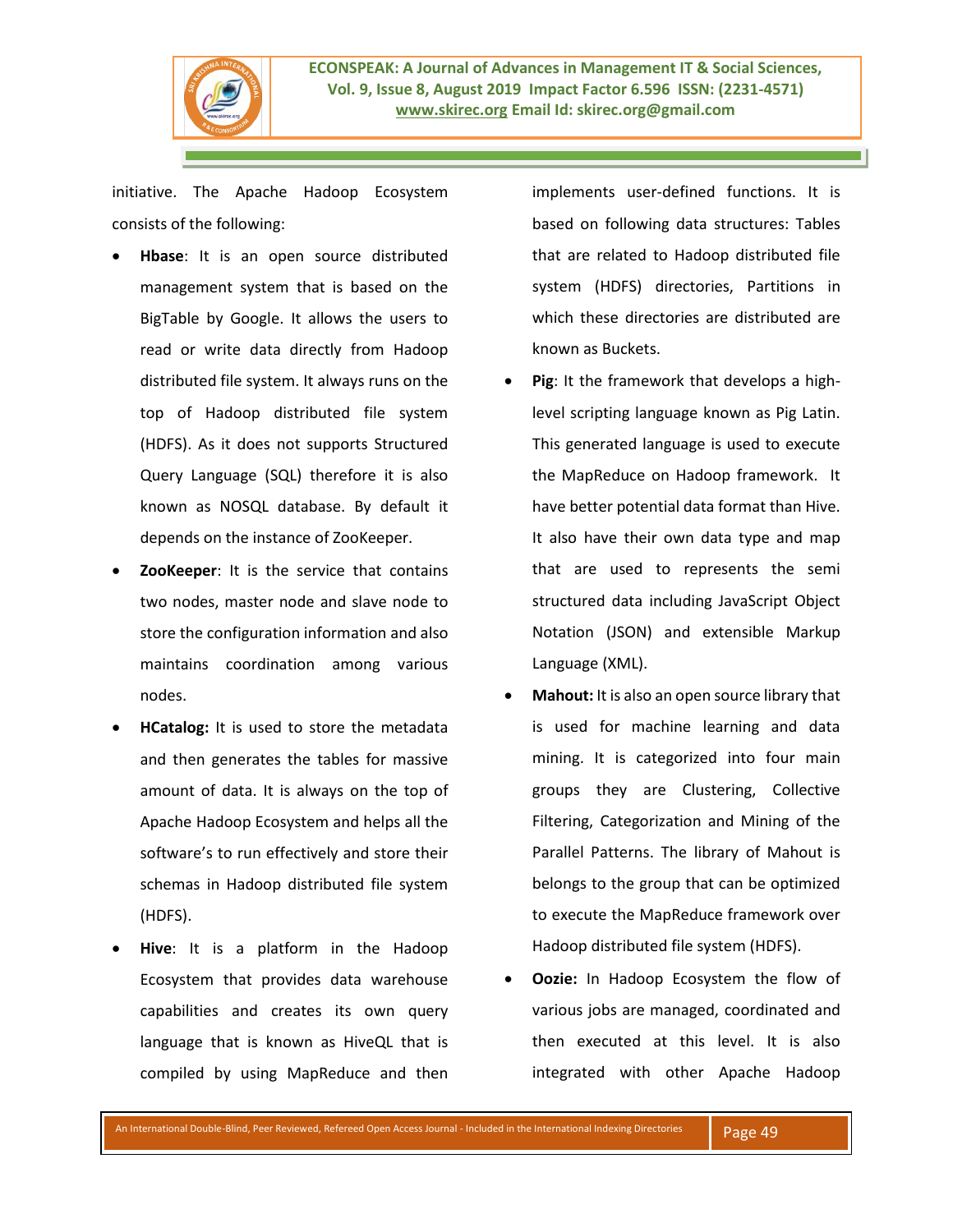

frameworks such as Java MapReduce, Streaming MapReduce Pig, Hive and Distcp Sqoop. These actions are combined by Oozie and then arranged the tasks by using Directed Acyclic Graph (DAG).

- **Flume**: It is used to aggregate and transfer huge amount of data inside and outside of Hadoop system. It uses source and sinks as channels. Sources includes system logs, Avro and files whereas Sinks includes HBase and HDFS.
- **Sqoop**: At this level of ecosystem various data sources are imported and exported and then also builds the connection between non Hadoop data sources and HDFS.
- **Ambari:** It gives the set of various jobs to monitor the complications of the Hadoop framework. It also provides the different features like job performance, installation wizard, provisioning and management of Hadoop cluster, system alerts and metrics etc.

### **HADOOP MapReduce**

It is the core of Hadoop and a model which facilitates the mass scalability across various servers in the Hadoop cluster. In this cluster, each server consists of a set of internal disk drives. To increase the performance various assignments are assigned to the servers that processed the data and then stores that data. Processing of data is scheduled according to the cluster of nodes. In Hadoop programs MapReduce performs the works in two parts that is map and reduce. Map is programming task that is divided into various subtasks and that are shared by multiple machines for processing. Here all the stages are stateless and executed independently in distributed environment. Before the reduce task phase starts all the map tasks should be finished. Reduce task is used for multiple pairs. It combines the one or more map tasks to create a result for the reduce task. It also allows to handle the data that is too large to accommodate in the memory. MapReduce also have two entities that are used to finish the process are job tracker and multiple task tracker. Job tracker is used as the model that completes the execution of all scheduled jobs and coordinates with their activity when the multiple tasks are executed on different nodes. It also reschedule the jobs on different task tracker in case of task failure whereas the multiple task tracker acts as a slave and forward the progress to the job tracker regarding its completion.

### **R Data Language**

R is a data language is used for statistical computing and visualization. It was firstly developed at Bell Labs on S project. It is an object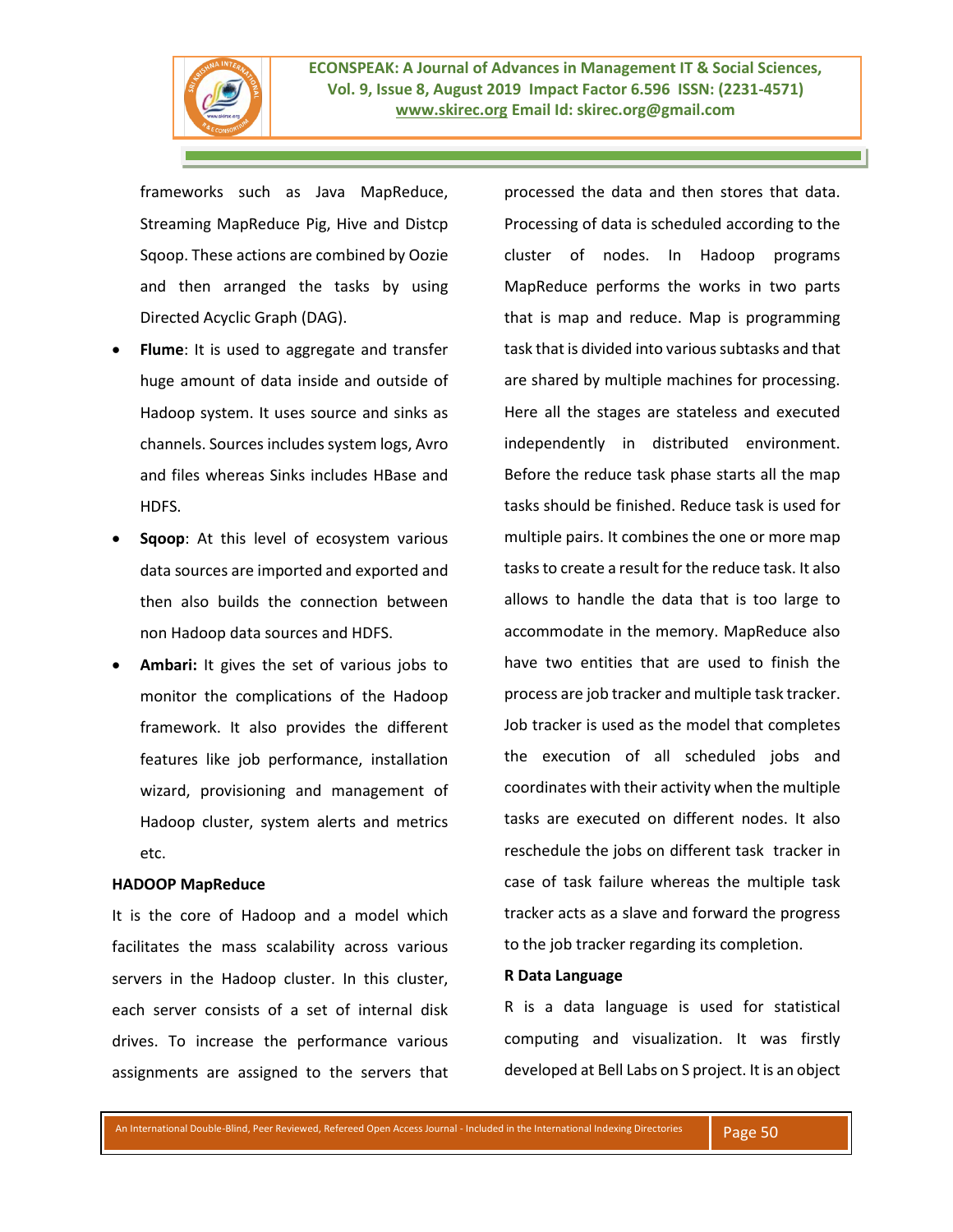

oriented programming language that is used to diverse functions for the analysis of data. This package extends the ability for computing and graphics. It is very useful for the analysis of big data because big data contains text data mostly. R data language is the combination of two modules that is Basic also known as R base which is used for visualization, descriptive statistics, statistical model, data manipulation and data structure and Advanced also known as R package which is used for E1071, clustering, Text Mining (TM), Social Network Analysis (SNA) graph and Sampling. This combination is useful to most of the methods of data science. Data science is known as the study of data that includes all the areas regarding the collection of data, transformation of data, architecture, storage, analysis, visualization, and deployment. For the composition of data firstly data is collected from the various sources that contains statistical sampling for big data and if there is difficulty to analyze that data there should be the legacy of data is to be performed by sampling. Secondly, the data is stored and managed by using database system and cloud computing and then data architecture is to be created like data model and data structure. Based on this data structure analysis of data is to be performed.

#### **Challenges in R Data Language**

R Data Language have a few difficulties like Memory Management, Speed and Efficiency. Apart from this many users are using R language instead of other languages but still R is considered as odd language while working with enormous informational collections the structure of the language can prompt a few issues. Information must be stored in the physical memory. Security was not an in-built element to the R language. Additionally, R can't be implanted in a Web browser and it can't be utilized as Web-like or Internet-like applications. It was essentially beside difficult to utilize R as back-end server to perform computations because of absence of security over the Web. For quite a while, there was not a great deal of intuitiveness in the language.

#### **Strategies using R Data Language**

Data can be tackled in R Data Language by using these different strategies:

• **Sampling:** If the information is enormous in size and to be examined totally then its size can be diminished by the way toward inspecting that lead to different fulfilling models particularly when the sample is kind of numbers and little in extent to the full informational collection that isn't biased as well.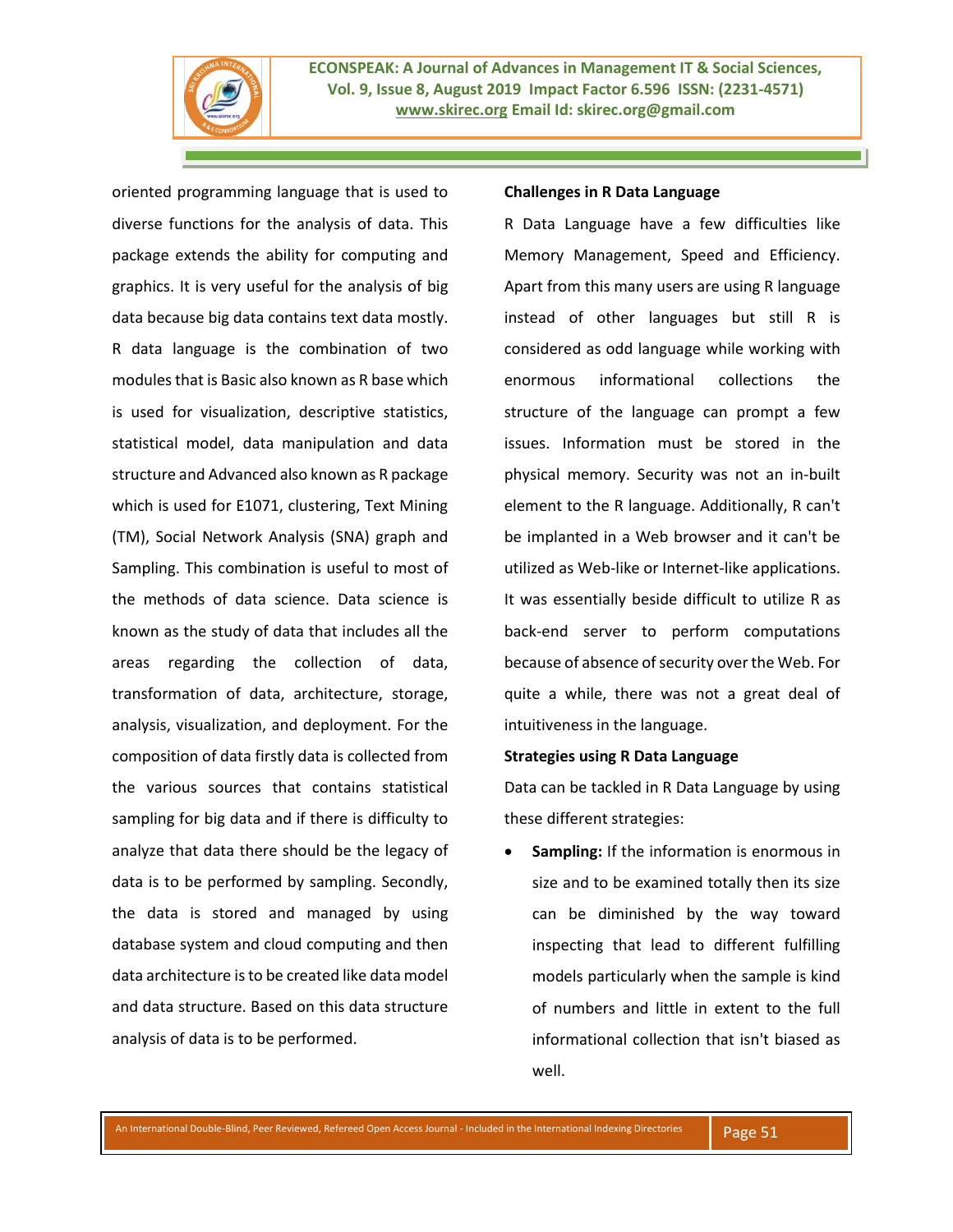

- **Bigger Hardware:** R data language keeps all articles in memory, yet it is an issue if the information is excessively huge. One of the least complex path is to expand the machine's memory.
- **Store data on hard disk and to analyze it piece wise:** There are different packages accessible to abstain from putting away information into the memory. Rather, objects are put away on hard disk they are examined piece wise. The piecing likewise prompts parallelization normally, if the calculations permit parallel investigation of these pieces.
- **To combine higher performing programming languages like C++ or Java:**  There is an option is to combine various programming languages since it the refined method to manage information either with R or with other languages related to their performance.

#### **IV CONCLUSION**

Big Data is becoming popular for logical information examine and for business applications. This is also becoming source for the knowledge extraction from the large amount of data that process is known as Big Data Analytics it is a method for breaking down information from these tremendous volumes of data and

then resourceful data is driven to maximize the resources. The point of this investigation is to discuss about the different advancements that work together as a Big Data Analytics framework that can help anticipate future volumes, gain experiences, take proactive activities, and offer approach to better vital basic leadership. Further this paper investigates the effect of Big Data Analytics that is utilized to improve its upper hand by utilizing a lot of information calculations for big data sets Hadoop and MapReduce techniques are used.

Hadoop is the most commonly used technique for storing and managing big data and to analyze the tasks involved in large distributed systems that are flexible and scalable. MapReduce is also commonly used for the efficient analysis of data. For the creation of powerful and reliable statistical model R data language is used. Through R data language there is proper analysis of data is to be done.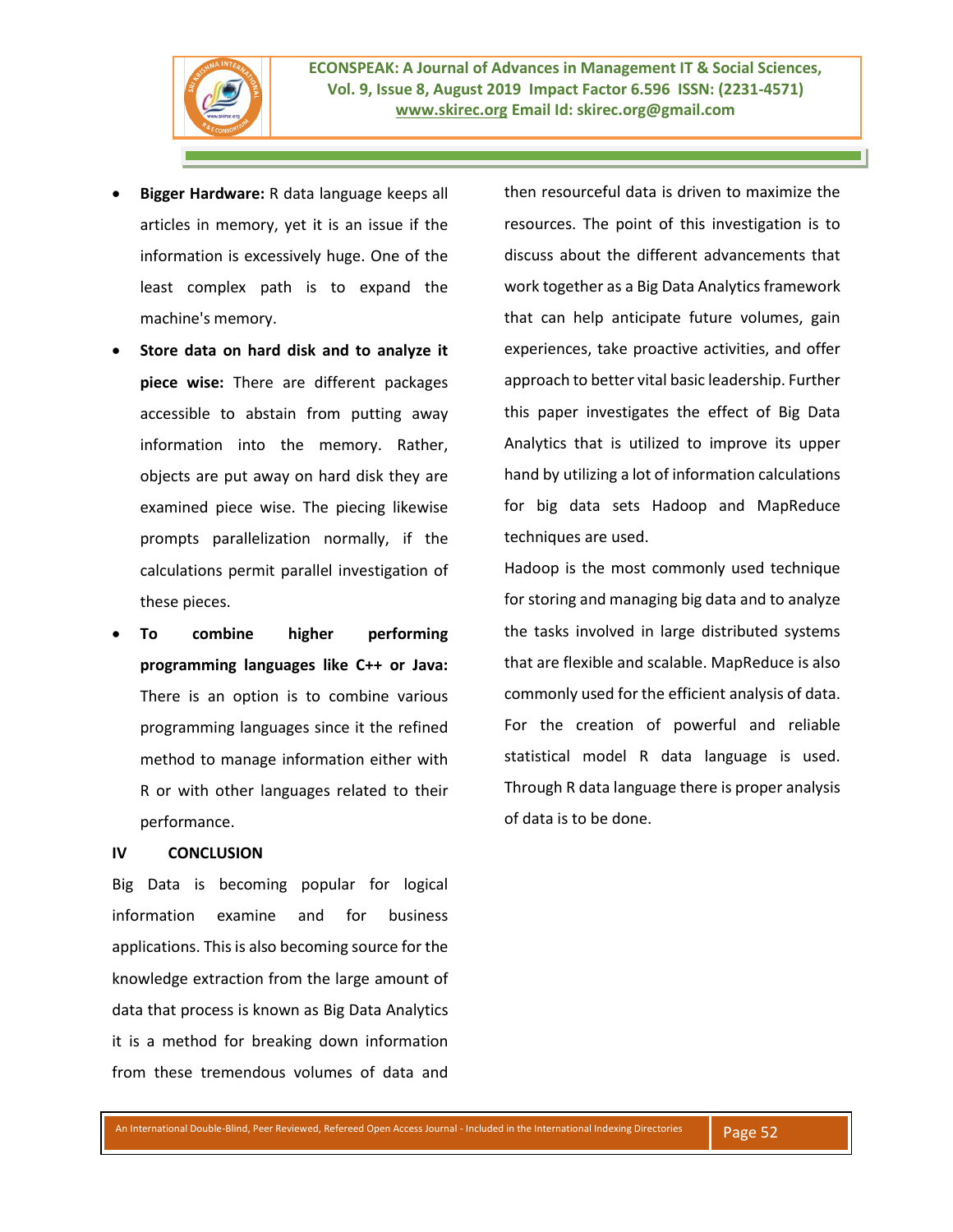

## **REFERENCES**

- [1] Hrishikesh Karambelkar, "Scaling Big Data with Hadoop and Solr", Birmingham B3 2PB, UK, 2013.
- [2] Akerkar, R. (2014). "Big data computing". Florida, USA: CRC Press, Taylor & Francis Group.
- [3] Zicari, R. V. (2014). "Big Data: Challenges and Opportunities" (2014) In R. (Ed.), *Big data computing* (pp. 103–128). Florida, USA: CRC Press, Taylor & Francis Group.
- [4] J. Stanton, "Introduction to Data Science", Syracuse University, (2013).
- [4] Jasleen Kaur Bains. "Big Data Analytics in Healthcare- Its Benefits, Phases and Challenges". *International Journal of Advanced Research in Computer Science and Software Engineering*. 2016; 6(4): 430–435.
- [5] Nada Elgendy, Ahmed Elragal. "Big data analytics: A literature review paper." *Springer International Publishing*. 2014; 8:214–227.
- [6] P Harshawardhan S. Bhosale, Prof. Devendra. Gadekar, "A Review paper on Bigdata and Hadoop" *International Journal of Scientific and Research Publications*, Volume 4, Issue 10, October 2014.
- [7] Shvachko, H. Kuang, S. Radia, and R. Chansler, "The hadoop distributed file system," in *2010 IEEE 26th Symposium on Mass Storage Systems and Technologies (MSST),* May 2010, pp. 1– 10.
- [8] J. Dean and S. Ghemawat,"Mapreduce: simplified data processing on large clusters,"Communications of the ACM, vol. 51, no. 1, pp.107–113, 2008.
- [9] Song, Z., Kusiak, "A.: Optimizing Product Configurations with a Data Mining Approach". *International Journal of Production Research* 47(7), 1733–1751 (2009)
- [10] Adams, M.N.: "Perspectives on Data Mining" *International Journal of Market Research* 52(1), 11–19 (2010)
- [11] "Big Data Analytics What it is and why it matters", SAS, accessed 14 May 2018, https://www.sas.com/en\_us/insights/a nalytics/big-data-analytics.html
- [12] Vangie Beal. (2018), "Big Data Analytics", accessed 10 May 2018, <https://www.webopedia.com/TERM/B /big\_data\_analytics.html>
- [13] Irwin King, Michael R. Lyu and Haiqin Yang, "online learning for big data analytics". 2013. p. 1–116.